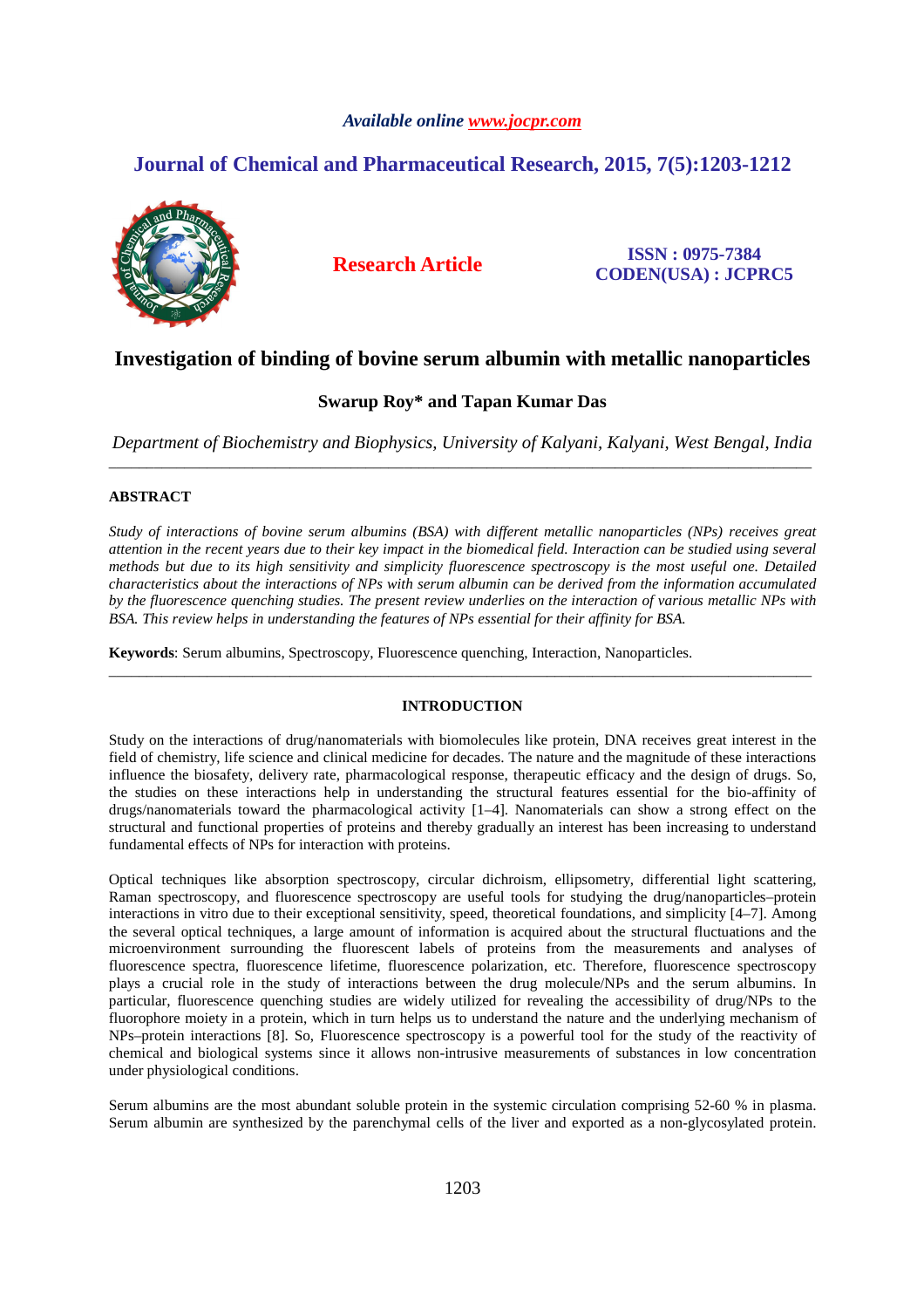They are capable of bind reversibly with a large variety of relatively insoluble endogenous and exogenous ligands. The principal function of serum albumin is to transport metabolites such as nutrients, hormones, fatty acids and a variety of pharmaceuticals. Among serum albumins, human serum albumin (HSA) and BSA is extensively studied due to their significance in the pharmacology. Both HSA and BSA display approximately 80 % sequence homology and a repeating pattern of disulfides. The molecular weights are nearly same for BSA and HSA 66 kDa and 66.5 kDa respectively. The tertiary structures of HSA and BSA are also alike, show 76 % similarity [9]. Crystal structure analyses have revealed that HSA contains 585 amino acid residues with 17 tyrosyl residues and only one tryptophan (Trp) located at position 214 along the chain (subdomain IIA); whereas, BSA contains 582 amino acid residues with 20 tyrosyl residues and two tryptophan's located at positions 134 and 212 and Trp-134 at the surface of the molecule [9-19]. The chemical microenvironment of Trp-212 in BSA is similar to that of Trp-214 in HSA. Absorption peak maxima of serum albumins are around 280 nm. The intrinsic fluorescence of serum albumins appears at 340 nm when excited at 280 nm which is originating from the three aromatic L-amino acid tryptophan, tyrosine, and phenylalanine residues. Now, the intrinsic fluorescence of serum albumins is mainly contributed by the tryptophan and tyrosine residues because of the low fluorescence quantum efficiency of phenylalanine. The intrinsic fluorescence characteristics are very sensitive to the microenvironment of the fluorescent residues or changes in the local surroundings of serum albumins, such as conformational transition, biomolecular binding and denaturation [20]. In major work, BSA has been selected as protein model because of its medicinal importance, low cost, ready availability, and unusual ligand-binding properties.

*\_\_\_\_\_\_\_\_\_\_\_\_\_\_\_\_\_\_\_\_\_\_\_\_\_\_\_\_\_\_\_\_\_\_\_\_\_\_\_\_\_\_\_\_\_\_\_\_\_\_\_\_\_\_\_\_\_\_\_\_\_\_\_\_\_\_\_\_\_\_\_\_\_\_\_\_\_\_*

Herein we review the recent literature about the interactions of BSA with various metallic NPs studied using fluorescence spectroscopy. This review does not seek to provide an absolute review of all articles published on NPs– BSA interactions, rather it describes use of fluorescence quenching studies involving the interactions between BSA and metallic NPs and emerging research in this area.

### **EXPERIMENTAL SECTION**

## **2.1. Fluorescence quenching studies**

Study of interaction of various molecules with serum albumins may be easily deduced using fluorescence spectroscopy as intrinsically fluorescent serum albumins are very sensitive to local changes in the polarity, conformation and/or exposure to the solvent. The interaction will decrease or increase fluorescence intensity. Fluorescence quenching may result from several processes such as excited state reactions, molecular rearrangements, energy transfer, ground-state complex formation or collisional interactions [8]. The interacting molecule can quenches the intrinsic fluorescence of BSA with or without any shift (red- or blue-shift) in the emission peak maxima  $(\lambda_{\text{max}})$ . If the interacting molecule quenches the fluorescence of serum albumin without changing the spectral maximum, the hydrophobicity and polarity in the microenvironment of the fluorophore (tryptophan or tyrosine) is not altered. When the interacted molecule quenches the fluorescence with a blue-shift in the spectral maximum, it suggests a decrease in the polarity or an increase in the hydrophobicity of the microenvironment surrounding the fluorophore site; whereas a red-shift suggests increase in the polarity or decrease in the hydrophobicity of the microenvironment [21].

The fluorescence quenching for interacted molecule quencher and protein can be analyzed by the Stern-Volmer equation (Eq. 1) [22].

$$
F_0 / F = 1 + K_q \tau_0[Q] = 1 + K_{sv}[Q]
$$
\n<sup>(1)</sup>

Where,  $F_0$  and F represent the fluorescence intensities in absence and presence of quencher,  $K_q$  is the bimolecular quenching rate constant,  $K_{SV}$  is the Stern Volmer constant,  $\tau_0$  is the average lifetime of the molecule without quencher and [Q] is the concentration of the quencher. Equation 1 is used to calculate  $K_{SV}$  by the plot of  $F_0/F$  vs [Q].

The fluorescence quenching can either be dynamic or static. Dynamic quenching refers to a process where the fluorophore and the quencher interact during the excited-state lifetime of the fluorophore; whereas, static quenching refers to the formation of the fluorophore-quencher complex in the ground state. Static quenching can easily be separated from dynamic quenching by examining their temperature dependence, or by the lifetime measurements [8, 23-24].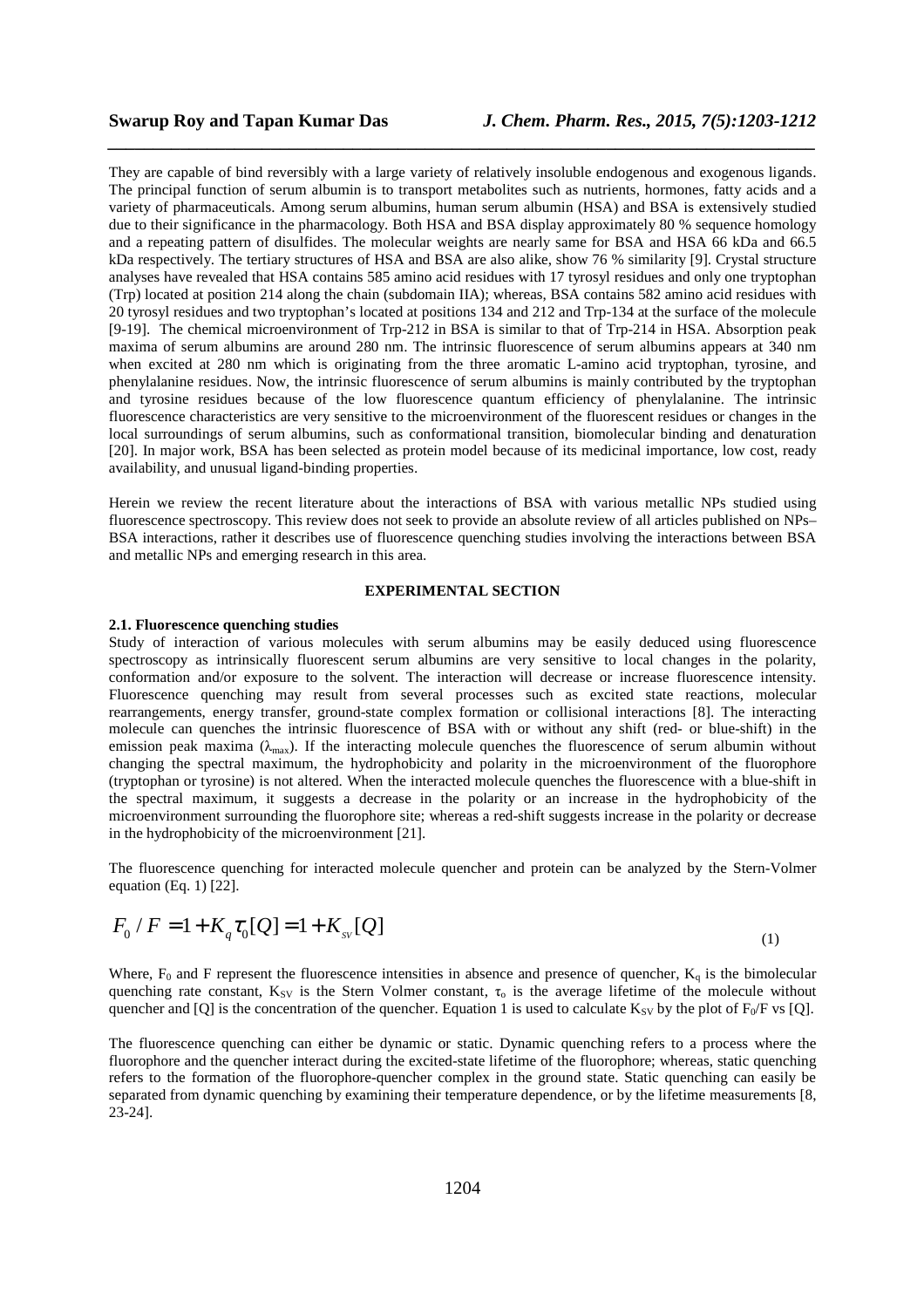When bioactive substances bind independently to a set of equivalent sites on serum albumin, the equilibrium between free and bound molecules is given by following equation-

*\_\_\_\_\_\_\_\_\_\_\_\_\_\_\_\_\_\_\_\_\_\_\_\_\_\_\_\_\_\_\_\_\_\_\_\_\_\_\_\_\_\_\_\_\_\_\_\_\_\_\_\_\_\_\_\_\_\_\_\_\_\_\_\_\_\_\_\_\_\_\_\_\_\_\_\_\_\_*

$$
\log \frac{F_{\scriptscriptstyle 0} - F}{F} = \log K + n \log[Q] \tag{2}
$$

The number of binding sites (n) and the binding constant (K) between nanoparticle and BSA have been calculated using the above Eq. 2. A plot of log  $[(F_0-F)/F]$  vs log  $[Q]$  forms a straight line, whose slope equals to n (the number of binding sites of NP on BSA) and the length of intercept on Y-axis equals to log K. The binding constant for the interaction of BSA with various metallic NPs is summarized in Table 1. If the value of the binding constant K is in the range  $1-15\times10^{4}$  M<sup>-1</sup>, then the binding affinity is moderate [25].

The force of interaction between bioactive substances and biomolecules may include electrostatic interactions, multiple hydrogen bonds, weak van der Waals interactions, and hydrophobic interactions. The nature of interaction force can be measured using the signs and magnitudes of thermodynamic parameters such as enthalpy change (∆H), free energy change (∆G) and entropy change (∆S). These three parameters can be computed using the following Van't Hoff equations (Eq. 3 and Eq. 4).

$$
\ln K = -\Delta H / RT + \Delta S / R
$$
  
\n
$$
\Delta G = \Delta H - T\Delta S = -RT \ln K
$$
\n(3)

According to the views of Ross and Subramanian [26], when ∆H>0 and ∆S>0: indication of hydrophobic forces; ∆H<0 and ∆S<0: indication of van der Waals interactions and hydrogen bonds; ∆H≈0 and ∆S>0: indication of electrostatic interactions. The thermodynamic parameters such as ∆H, ∆G, and ∆S for the interaction of BSA with various metallic NPs are summarized in Table 1.

Forster resonance energy transfer (FRET) [27] is a sensitive method for the detection of interactions between bioactive substances and serum albumin. FRET efficiency can be used to evaluate the distance between the bound bioactive substances and the fluorophore present in serum albumins [8, 28]. According to FRET, the transfer of energy, this occurs through the direct electrodynamic interaction between the primarily excited molecules and their neighbors [29]. The Forster theory points out that the energy transfer efficiency E, in addition to its dependence on the distance between the acceptor and the donor, depends upon the critical energy transfer distance,  $R_0$ . Hence the efficiency of energy transfer for a single donor-single acceptor system is expressed by the following equation-

$$
E = 1 - \frac{F}{F_{0}} = R_{0}^{6} / (R_{0}^{6} + r^{6})
$$
\n<sup>(5)</sup>

Where, F and  $F_0$  are the fluorescence intensities of BSA in presence and absence of NP, r is the distance between acceptor and donor and  $R_0$  is the critical distance when the transfer efficiency is 50 %, which can be calculated by following equation-

$$
R_0^6 = 8.8 \times 10^{-25} k^2 N^{-4} \phi J \tag{6}
$$

Where, F and  $F_0$  are the fluorescence intensities of BSA in presence and absence of NPs, r is the distance between acceptor and donor and  $R_0$  is the critical distance when the transfer efficiency is 50 %, which can be calculated by following equation-

$$
R_0^6 = 8.8 \times 10^{-25} k^2 N^{-4} \phi J \tag{7}
$$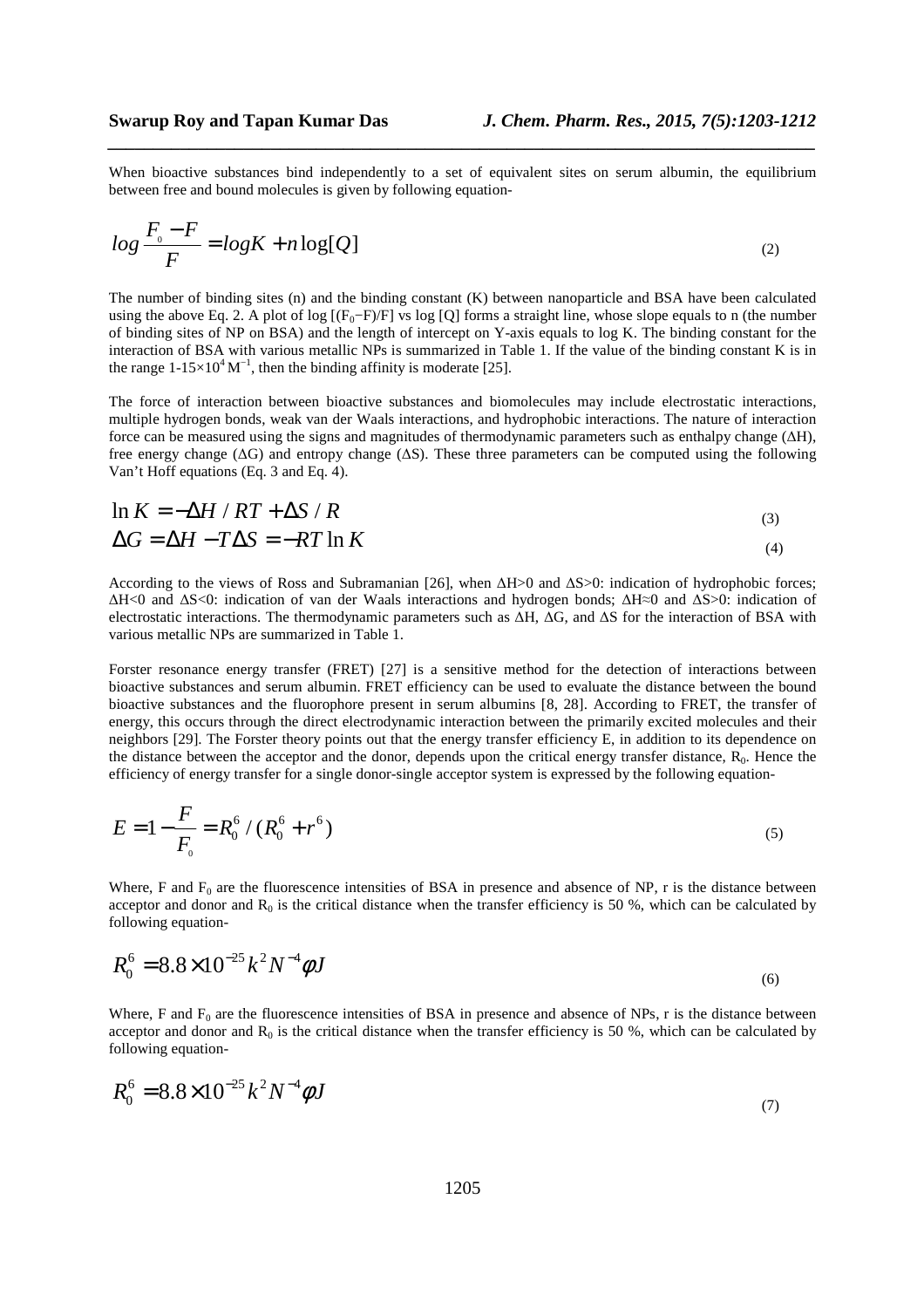Where,  $k^2$  is the spatial orientation factor between the emission dipole of the donor and the absorption dipole of the acceptor. The dipole orientation factor,  $k^2$ , is the least certain parameter to be used in the calculation of the critical transfer distance. Although theoretically  $k^2$  can range from 0 to 4, the extreme values require very rigid orientations. If both the donor and acceptor are tumbling rapidly and free to assume any orientation,  $k^2$  equals  $2/3$ . If only the donor is free to rotate,  $k^2$  can vary from 1/3 to 4/3 [30]. In eq. 7, N is the refractive index of the medium,  $\phi$  is the fluorescence quantum yield of the donor and J is the overlap integral of the fluorescence emission spectrum of the donor and the absorption spectrum of the acceptor given by the following equation-

*\_\_\_\_\_\_\_\_\_\_\_\_\_\_\_\_\_\_\_\_\_\_\_\_\_\_\_\_\_\_\_\_\_\_\_\_\_\_\_\_\_\_\_\_\_\_\_\_\_\_\_\_\_\_\_\_\_\_\_\_\_\_\_\_\_\_\_\_\_\_\_\_\_\_\_\_\_\_*

$$
J = \sum F(\lambda)\mathcal{E}(\lambda)\lambda^4 \Delta \lambda / \sum F(\lambda)\Delta \lambda
$$
\n(8)

Where, F ( $\lambda$ ) is the fluorescence intensity of the fluorescent donor at wavelength  $\lambda$  and is dimensionless;  $\varepsilon(\lambda)$  is the molar absorption coefficient of the acceptor at wavelength  $\lambda$ . It has been reported for BSA that  $k^2 = 2/3$ ,  $\phi = 0.15$ and  $N = 1.336$  [31]. Using the above three Eqs. (6)-(8), the donor-to-acceptor distance, r, can be calculated. If  $r < 7$ nm [32-33] and  $0.5R_0 < r < 1.5R_0$  [34], the probability of energy transfer from serum albumins to bioactive substances is high.

Synchronous fluorescence spectroscopy introduced by Lloyd [35-36], which involves the simultaneous scanning of excitation and the fluorescence monochromators of a fluorimeter, while maintaining a fixed wavelength difference (∆λ) between them, is a simple and effective means to measure the fluorescence quenching and the possible shift of the maximum emission wavelength (λmax) relative to the alteration of the polarity around the chromophore at physiological conditions. When  $\Delta\lambda$  is stabilized at 15 nm or 60 nm, synchronous fluorescence offers the characteristics of tyrosine residues or tryptophan residues in the serum albumins [37]. In the synchronous fluorescence spectra, the fluorescence intensity decreases with or without any shift in the emission maximum. A decrease in fluorescence intensity without any shift indicates that the microenvironment around that particular residue is not disturbed. Red-shift is indicative of an increase in the hydrophilicity around the fluorophore in BSA. Blue-shift should be due to an increase in the hydrophobicity around the fluorophore moiety [38-39].

#### **RESULTS AND DISCUSSION**

### **3.1. Binding capability of bovine serum albumins with various metallic nanoparticles**

During the past decade, a lot of attention has been focused on recognizing the interactions of NPs with biomolecules [40]. The size-dependent optical properties of various metallic NPs establishing NPs promising for various advanced biomedical applications from diagnosis to therapy [41]. Therefore, the evaluation of the interactions between NPs and biomolecules such as BSA becomes remarkable. Table 1 represents the list of binding constants and thermodynamic parameters for various metallic NPs-BSA interactions discussed in this present manuscript.

Metal NPs are of great importance due to their high surface area and a high fraction of surface atoms. In particular, GNPs are employed in many fields like bio-sensing, catalysis, electronics, enzyme electrodes, super conductors, and cancer therapy [42-47]. Furthermore the biocompatibility and stability of GNPs make them excellent candidates for in vivo phototherapy of cancer [48], the sensitive detection of HIV-1 in plasma [49], cell imaging due to the sensitive detection of Adenosine triphosphate (ATP) in live cells [50]. Upon simple conjugation of GNPs onto therapeutically inactive monovalent small organic molecules, they can be converted into highly active drugs that effectively inhibit HIV-1 fusion to human T cells [51]. Due to the above vast biomedical applications, the study on interaction of GNPs with BSA becomes vital.

The binding of serum albumins with GNPs synthesized using sonochemical reduction method were investigated using optical techniques by Naveenraj et al. [52]. The effect of these GNPs, synthesized by different methods, on the fluorescence spectra of serum albumins show gradual decrease in the fluorescence intensity of serum albumins without any changes to their fluorescence spectral shape and maximum, which indicates the formation of nonfluorescent ground state complexes. Also, the sonochemically synthesized NPs show uniform size and shape, which is evident from high resolution transmission electron micrographs. In the binding affinity study conducted by Pramanik et al. [53] using GNPs having diameters of 8, 10, 16, 25, 34, 41, 47, 55 and 70 nm, which are synthesized by varying the [Au] to citrate ratio, the Stern–Volmer constant, K<sub>SV</sub> increases with decrease in the size of GNPs. In other words, the fluorescence quenching is more efficient in the case of smaller GNPs, which suggests that smaller particles will have more binding interaction due to the large surface area. Wangoo et al. [54] described interaction of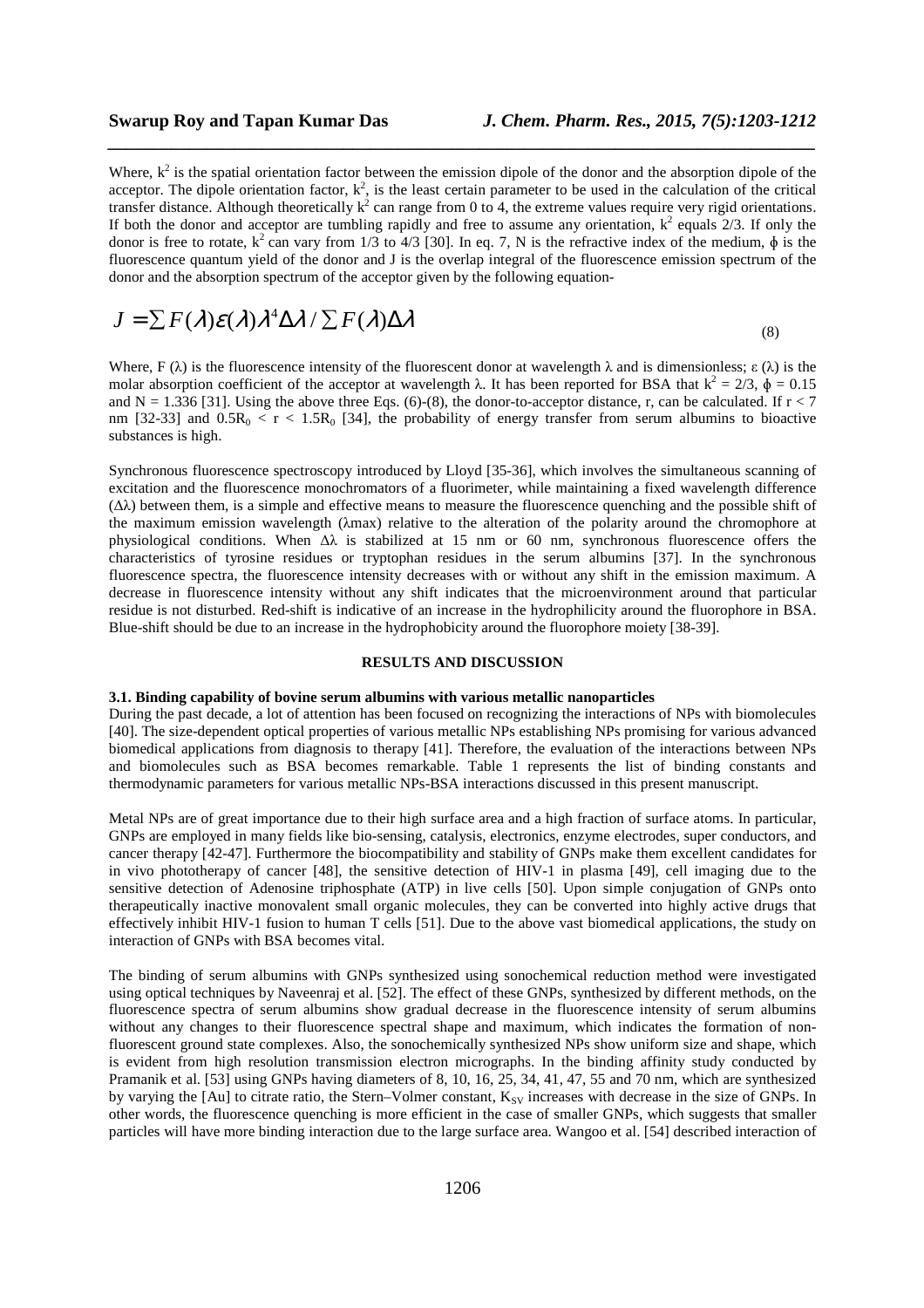GNPs with BSA. The obtained K value was  $3.16\times10^{11}$  Mol<sup>-1</sup>. The conformational change in BSA at its native form after conjugation with GNPs confirmed that protein undergoes a more flexible conformational state on the boundary surface of GNPs after bio-conjugation. The CD studies further showed a decrease in the α-helical content after conjugation. The results confirmed that the change in conformation was larger at higher concentrations of GNPs. Shi et al. [55] also studied interactions between GNPs and BSA. The formation of GNPs-BSA conjugates led to a red shift in the intrinsic fluorescence emission of BSA. BSA bound to the GNPs with high affinity (binding constant  $K =$  $7.59\times10^8$  L/mol), and the intrinsic fluorescence of BSA was quenched by the GNPs in accordance with the static quenching mechanism. Both fluorescence spectroscopy and ATR-FTIR showed that GNPs induced conformational changes in BSA, which resulted in it becoming less compact and increased the polarity of the microenvironment around the tryptophan residue Trp-212. Gao et al. [56] also reported interactions of colloidal GNPs and serum albumins, including BSA and HSA, were studied by fluorescence and absorption spectrometry. The obtained K value was  $1.12\times10^7$  LMol<sup>-1</sup>. Study of interaction between BSA protein and the surface of GNPs of different shapes (nanospheres and nanorods) by using localized surface plasmon resonance (LSPR) spectroscopy, fluorescence spectroscopy and surface-enhanced Raman scattering (SERS) was reported by Iosin et al. [57]. They found that the binding constant of BSA to spherical GNPs is higher than in the case of nanorod-like GNPs. The Raman and SERS data confirm the molecular specificity of conjugation and inform about possible conformational changes that BSA undergoes at the surface of GNPs.

*\_\_\_\_\_\_\_\_\_\_\_\_\_\_\_\_\_\_\_\_\_\_\_\_\_\_\_\_\_\_\_\_\_\_\_\_\_\_\_\_\_\_\_\_\_\_\_\_\_\_\_\_\_\_\_\_\_\_\_\_\_\_\_\_\_\_\_\_\_\_\_\_\_\_\_\_\_\_*

Among the metallic NPs, silver nanoparticles (SNPs) have received large attention because of their wide range of applications. Silver nanoparticles have been used since ancient time. Silver nanoparticles have a wide range of applications in different aspects such as in non-linear optics, spectrally selective coating for solar energy absorption, bio-labeling, intercalation materials for electrical batteries, as optical receptors, catalyst in chemical reactions [58]. Due to their antimicrobial activity, SNPs are proposed to be used to treat burn wounds, as coatings in surgical masks, in implantable devices [59-61] etc. Silver nanoparticles have been used as biosensors to detect *E.coli* in apple and milk juice [62]. They have been used in conjunction with 9-aminoacridine an antitumor drug to study the antiproliferation effect on HeLa cells [63]. They are also known to exhibit antiplatelet properties in vivo which is useful in the treatment of thrombotic disorders. Anticoagulant and thrombolytic therapies for thrombotic disorders are usually associated with serious bleeding complications, and hence SNPs serve as potential antiplatelet/antithrombolytic agents as they do not confer any lytic effects on platelets [64]. So, considering the useful application of SNPs the study of interaction of BSA-SNPs becomes very important.

Recently the interaction of SNP with BSA using fluorescence spectroscopy was studied by Mariam et al. [65]. The SNP quench the fluorescence of BSA with a blue-shift in their emission maximum. The non-linearity of Stern– Volmer plots indicates that both static and dynamic quenching is involved. Further, 'n' value obtained from the modified Stern–Volmer plot and the blue-shift in the synchronous fluorescence spectra ( $\Delta\lambda = 60$  nm) indicate that SNP lower the polarity or increase the hydrophobicity of the microenvironment of the tryptophan residues in BSA. Shen et al. [66] also studied interaction between serum albumins and SNP. The studies with the surface plasmon bands indicate that the electrostatic and hydrophilic interactions are the major forces between serum albumins and SNP; the number of adsorbed monolayer serum albumin molecules to a SNP with the size of 60 nm is about  $6.7\times10^5$ . The far-UV CD spectra provide the evidence that the secondary structure of adsorbed serum albumins adopt a looser and more extended conformation, in which the content of α*-*helix decreases, whereas the content of βsheet, turn and unordered coil increases. Interaction of biosynthesized SNP with BSA using spectroscopy was also investigated recently [67]. Biosynthesized SNP has a strong ability to quench the intrinsic fluorescence of BSA by dynamic quenching mechanisms. The obtained binding constant was  $10.23\times10^3$  LMol<sup>-1</sup>. The binding constant for the system of chemically synthesized SNP and BSA at different temperatures were quite high compare to biosynthesized SNP. The interaction is driven by both hydrophobic and electrostatic interactions. Synchronous fluorescence spectra indicate the small change in the microenvironment of tryptophan and tyrosine residues. The binding distance r for this interaction indicated that the energy transfer occurs between BSA and biosynthesized SNP with high probability, and also indicated that the fluorescence quenching of BSA was a non-radiative transfer process. Ali et al. [68] also described interaction of chemically synthesized SNP with BSA. The quenching of BSA fluorescence takes place with 1:1 complex formation between the albumin and NPs. Hydrophobic forces play significant role in the conformational changes during the binding process and BSA gets partially unfolded in presence of Ag-PVTNPs. The quenching process was found to be static with a binding distance of 2.84 nm between the BSA and NPs.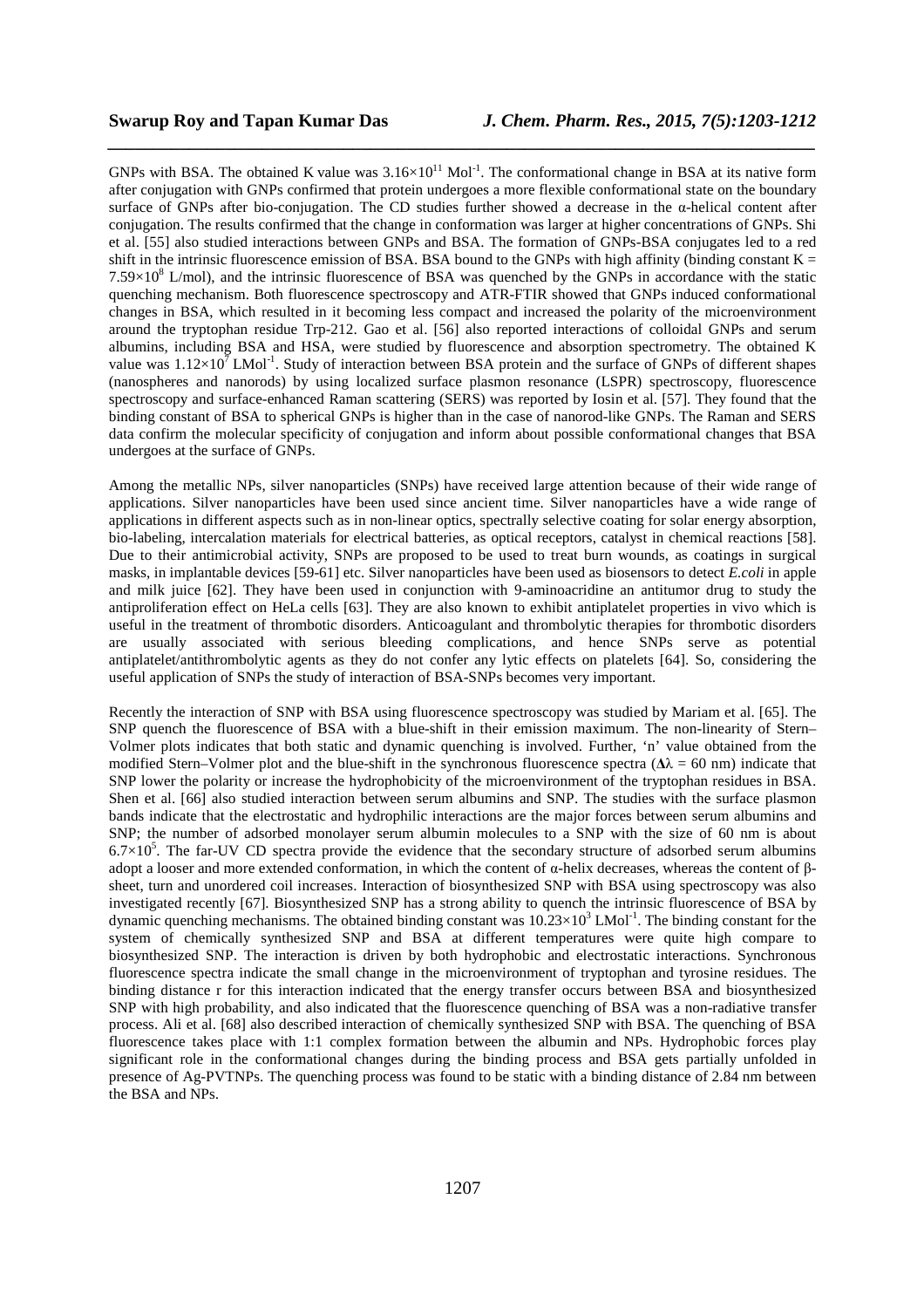Titanium dioxide nanoparticle ( $TiO_2NPs$ ) is used extensively in paint, pigment, food, medicine and pharmaceuticals. More than 70 % of the total produced  $TiO<sub>2</sub>NPs$  is utilized as pigments owing to high brightness, large refractive index and resistance to discoloration [69-70]. It reflects UV light more strongly than the natural bulk material of same composition thus, vastly applied in sunscreen and personal care products. In some products the amount of TiO<sub>2</sub>NPs is even more than 10 % by weight [71-72]. Owing to the practical application of TiO<sub>2</sub>NPs the study of interaction of BSA-TiO<sub>2</sub>NPs is vital.

*\_\_\_\_\_\_\_\_\_\_\_\_\_\_\_\_\_\_\_\_\_\_\_\_\_\_\_\_\_\_\_\_\_\_\_\_\_\_\_\_\_\_\_\_\_\_\_\_\_\_\_\_\_\_\_\_\_\_\_\_\_\_\_\_\_\_\_\_\_\_\_\_\_\_\_\_\_\_*

The binding abilities of TiO<sub>2</sub>NPs and Ag doped TiO<sub>2</sub>NPs with serum albumins were studied using optical techniques by Kathiravan et al. [73-74]. They inferred that both  $TiO<sub>2</sub>$  and Ag-TiO<sub>2</sub>NPs quench the fluorescence without any shift in the emission maxima. Lifetime measurements confirm that both nanoparticles follow the static quenching mechanism. In the synchronous fluorescence spectra of serum albumins at  $\Delta\lambda = 60$  nm, there is no shift in the emission wavelength, which confirms the absence of binding site near the tryptophan residue. In the synchronous fluorescence spectra ( $\Delta\lambda$  = 15 nm) of serum albumins, Ag-TiO<sub>2</sub> addition showed a red-shift, which suggests that the binding site is near the tyrosine region and the environment is more polar (or less hydrophobic) [75] and more exposed to the solvent molecules [76]. On the other hand, pure  $TiO<sub>2</sub>NPs$  show a blue-shift, which suggests that the binding site is also near tyrosine region but it is in less polar (or more hydrophobic) environment and less exposed to the solvent molecules. Gao et al. [77] described interactions between TiO<sub>2</sub>NPs and BSA. They showed the mechanism of fluorescence quenching was static quenching with non-radiative energy transfer. SDS-PAGE revealed that the structure of BSA was not obviously destroyed upon binding with TiO<sub>2</sub>NPs in different systems. Hydrogen bond and van der Waals interaction were deduced, on the basis of the thermodynamic parameters, to be the major driving forces.

Cadmium sulphide is well studied materials [78-79] as their well-established relationship between the optical absorption and their size. Cadmium sulfide could be used as bioorganic detector of proteins [80] or DNA [81- 82]. With a good surface modification we can obtain, with cadmium sulfide, core/shell NPs [83-84], which have enhanced luminescence properties. Cadmium sulphide is an important semiconductor and has many optoelectronic applications including solar cells, photodiodes, light emitting diodes, nonlinear optics and heterogeneous photo catalysis. The two ions  $Cd^{2+}$  and  $S^{2-}$  are component parts of quantum dots which are harmful to human body. Study of interaction between BSA and CdSNP is also very important owing to the applications of CdSNP in the field of biology and medicine.

Studies of interaction of CdSNP with BSA are investigated by Jhonsi et al. [85] and Ghali [86]. BSA molecules were adsorbed on the surface of colloidal CdS through the capping agent. The apparent association constant ( $K_{app}$  =  $2.54\times10^2$  M<sup>-1</sup>) and degree of association has been calculated ( $\alpha$  = 1.12) from absorption studies. The binding constant from fluorescence quenching method  $(6.6\times10^2\,\rm{M}^{-1})$  matches well with that determined from the absorption spectral changes. Static quenching mechanism and conformational changes on BSA molecules were confirmed by time resolved and synchronous fluorescence measurements respectively. Starch-capped, thioglycerol-capped, or uncapped CdSNP interact with BSA by the formation of ground state complex. Starch-capped CdSNP quench the fluorescence of BSA with blue-shift in the emission maximum; whereas, thioglycerol capped CdSNP quench the fluorescence of BSA with red-shift.

Among the various types of NPs that have been developed, nanostructured metal oxides have recently aroused much interest in biomedical applications. ZnO, having wide band gap (3.37 eV), piezoelectric, and pyroelectric properties [87-88], has attracted much attention for potential range of applications in optics, optoelectronics, sensors, and actuators. ZnONPs have also good biocompatibility and chemical stability, with ability to be nontoxic in vitro and in vivo [89]. In addition, ZnO is biomimetic and exhibits high electron transfer property [90-91], a property for potential applications in biosensors. The antimicrobial potential of ZnO has also been well explored in the past [92]. Study of interaction between BSA and ZnONPs is also very important owing to the applications of ZnONPs in the various fields.

Recently Bhogale et al. [93] reported the interaction studies of ZnONP nanoparticles with BSA. The obtained results confirmed that the ZnONPs quench the fluorophore of BSA by forming ground state complex in the solution. The obtained binding constant was  $1.51\times10^{13}$  LMol<sup>-1</sup>. They showed that BSA-ZnONPs binding takes place spontaneously involving hydrogen bond and van der Waals forces. Synchronous fluorescence spectra permitted us to establish that the microenvironment close to both the tyrosine and tryptophan residues of BSA is perturbed. In addition, the hydrophobicity of both residues increases in the presence of ZnONPs. Finally, from the resonance light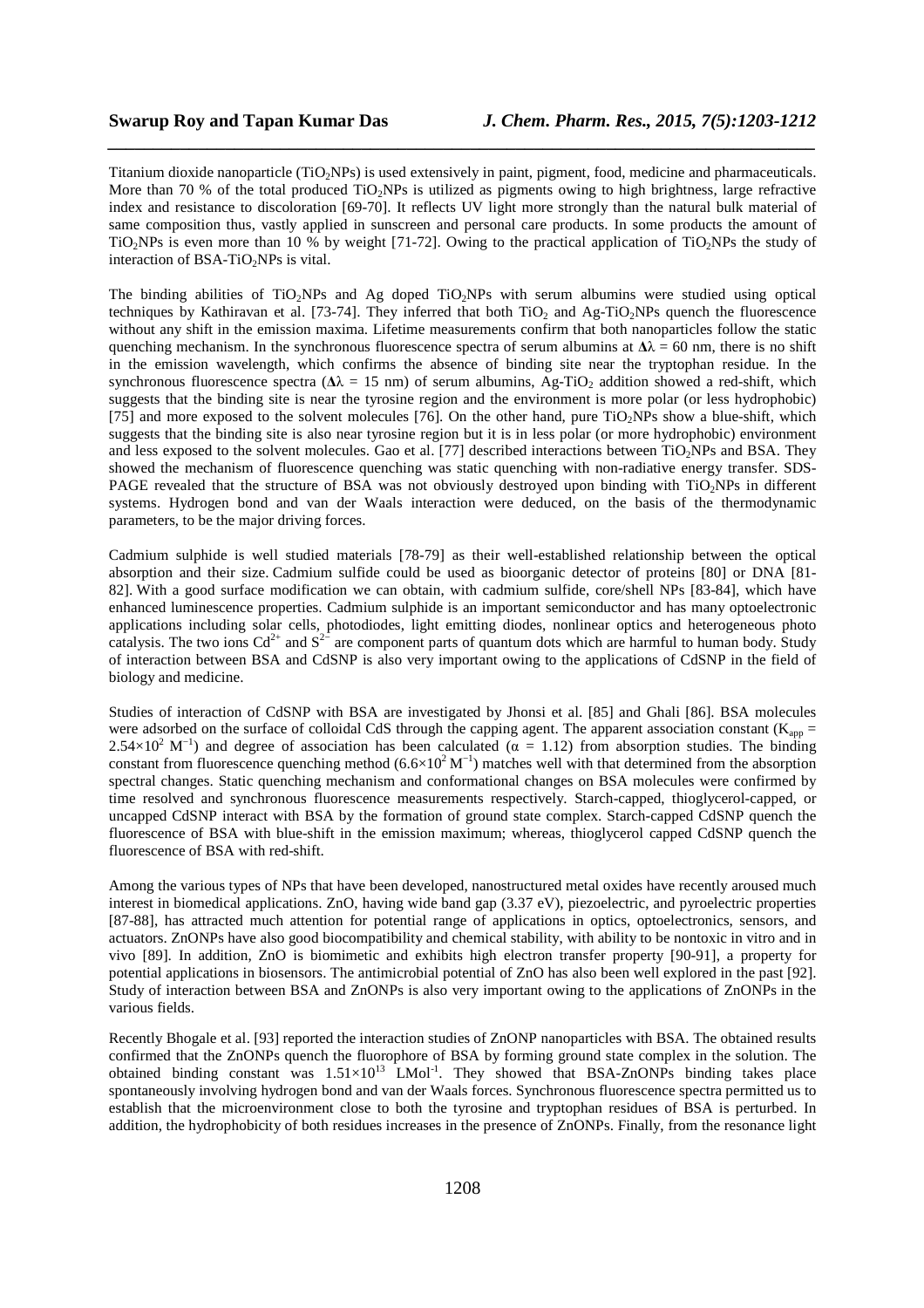scattering and circular dichroism spectra we inferred on the formation of aggregates of BSA-ZnONPs to induce slight conformational modification in BSA.

*\_\_\_\_\_\_\_\_\_\_\_\_\_\_\_\_\_\_\_\_\_\_\_\_\_\_\_\_\_\_\_\_\_\_\_\_\_\_\_\_\_\_\_\_\_\_\_\_\_\_\_\_\_\_\_\_\_\_\_\_\_\_\_\_\_\_\_\_\_\_\_\_\_\_\_\_\_\_*

| Sl. No. | <b>System</b>                 | $\mathbf{K}(\mathbf{M}^{-1})$          | $\Delta H$ (kJmol <sup>-1</sup> ) | $\Delta S$ (Jmol <sup>-1</sup> K <sup>-1</sup> ) | $\Delta G(kJmol^{-1})$ |
|---------|-------------------------------|----------------------------------------|-----------------------------------|--------------------------------------------------|------------------------|
| 1.      | <b>BSA-SNP</b>                | $1.71\times10^{10}$ LMol <sup>-1</sup> | 37.71                             | 396.8                                            | $-58.75$               |
| 2.      | <b>BSA-SNP</b>                | $16.20\times10^{-5}$                   | $-4.59$                           | $-333$                                           | 91.67                  |
| 3.      | <b>BSA-SNP</b>                | $10.23 \times 10^3$ LMol <sup>-1</sup> | $-20.78$                          | 5.98                                             | $-22.54$               |
| 4.      | <b>BSA-SNP</b>                | $4.45\times10^{3}$ LMol <sup>-1</sup>  |                                   |                                                  | 21.66                  |
| 5.      | BSA-Cu <sub>2</sub> ONC       | $3.23\times10^4$ M <sup>-1</sup>       | $-63.39$                          | $-126.45$                                        | $-25.72$               |
| 6.      | <b>BSA-CdSNP</b>              | $6.6\times10^{2}$ Mol <sup>-1</sup>    |                                   |                                                  |                        |
| 7.      | <b>BSA-GNPs</b>               | $3.71\times10^4$ LMol <sup>-1</sup>    |                                   |                                                  |                        |
| 8.      | <b>BSA-GNPs</b>               | $2.57\times10^{9}$                     |                                   |                                                  |                        |
| 9.      | <b>BSA-GNPs</b>               | $3.16\times10^{11}$ Mol <sup>-1</sup>  |                                   |                                                  |                        |
| 10.     | <b>BSA-GNPs</b>               | $2.07\times10^{14}$ Mol <sup>-1</sup>  |                                   |                                                  |                        |
| 11.     | <b>BSA-GNPs</b>               | $7.59\times10^{8}$ Lmol <sup>-1</sup>  |                                   |                                                  |                        |
| 12.     | <b>BSA-GNPs</b>               | $1.12\times10^{7}$ Lmol <sup>-1</sup>  | 536.45                            | 1950.25                                          | $-44.73$               |
| 13.     | <b>BSA-GNPs</b>               | $2.34\times10^{11}$                    |                                   |                                                  |                        |
| 14.     | <b>BSA-ZnONP</b>              | $1.51\times10^{13}$ LMol <sup>-1</sup> | $-100.85$                         | $-242$                                           | $-32.40$               |
| 15.     | <b>BSA-CuNPs</b>              | $5.01\times10^{6}$ M <sup>-1</sup>     | 62.3                              | 344.5                                            | $-36.56$               |
| 16.     | <b>BSA-TiO<sub>2</sub>NPs</b> |                                        | $-105.5$                          | $-285.6$                                         | $-20.37$               |
| 17.     | BSA-AgTiO <sub>2</sub> NPs    | $3.71\times10^{5}M^{-1}$               |                                   |                                                  |                        |

**Table1: Binding constant and thermodynamic parameters for BSA-nanoparticles interaction using fluorescence spectroscopy** 

Copper is an essential trace element for the proper functioning of organs and metabolic processes, and vital for all living organism including human beings. Various forms of copper have been used for medical purpose throughout the history of mankind [94]. Antioxidant and antimicrobial are the prime properties leading to pharmacological development of copper-based drugs to destabilize tumor and cancer cells [95-96]. Biocidal properties of copper such as antibacterial, antifungal, molluscicidal, nematocidal, antiviral, etc. have been known since ancient times [97]. Investigation of interaction between BSA and CuNPs is also very important owing to the applications of CdSNP in the various fields.

Recently Bhogale et al. [98] reported the interaction studies of CuNPs with BSA. Fluorescence quenching results suggest that CuNPs interact with BSA molecule through static mechanism, as inferred from the quenching of BSA fluorophore. The obtained binding constant was  $5.01\times10^6$  M<sup>-1</sup>. BSA-CuNPs interaction occurs through spontaneous binding process involving hydrophobic forces and mainly entropy driven. The presence of a BSA–CuNPs ground state complex was confirmed by resonance light scattering, absorption of BSA, and fluorescence polarization spectra. In addition, by the analysis of the synchronous fluorescence spectra, we clarified that the interaction between CuNPs and BSA involve changes in the microenvironment of tryptophan rather than that of tyrosine residues. The  $\alpha$ -helicity of the BSA decreases due to its interaction with CuNPs as indicated by circular dichroism and Raman spectra. An efficient energy transfer from excited state of BSA fluorophore to the CuNPs is favored by their close proximity (8.5 nm). Ju et al. [99] described interaction between cuprous oxide nano cube ( $Cu<sub>2</sub>ONC$ ) and BSA using spectroscopy. UV-Vis and circular dichroism results showed that the addition of Cu<sub>2</sub>O changed the secondary structure of BSA and led to a decrease in α-helix. The nature of quenching was static quenching and the binding constant (K) was 3.23, 1.91, and  $1.20 \times 10^4$  M<sup>-1</sup> at 298, 304, and 310 K, respectively, and the number of binding sites was 1.05. Hydrogen bonds and van der Waals forces played a major role in stabilizing the BSA– Cu<sub>2</sub>ONC complex.

#### **CONCLUSION**

A critical need in the field of nanotechnology is the study of the in vitro binding interactions of various NPs with biomolecules such as bovine serum albumins. Fluorescence spectroscopy is a powerful tool to accomplish this need. In this review, the fluorescence quenching studies involving the interaction of metallic NPs with BSA are discussed. The results reviewed here represent the dependence of the size and stabilizing agent of metallic NPs on their interactions with BSA.

#### **Acknowledgements**

Swarup Roy is thankful to the Department of Science and Technology (DST), New Delhi, India, for a DST INSPIRE fellowship (IF 110421).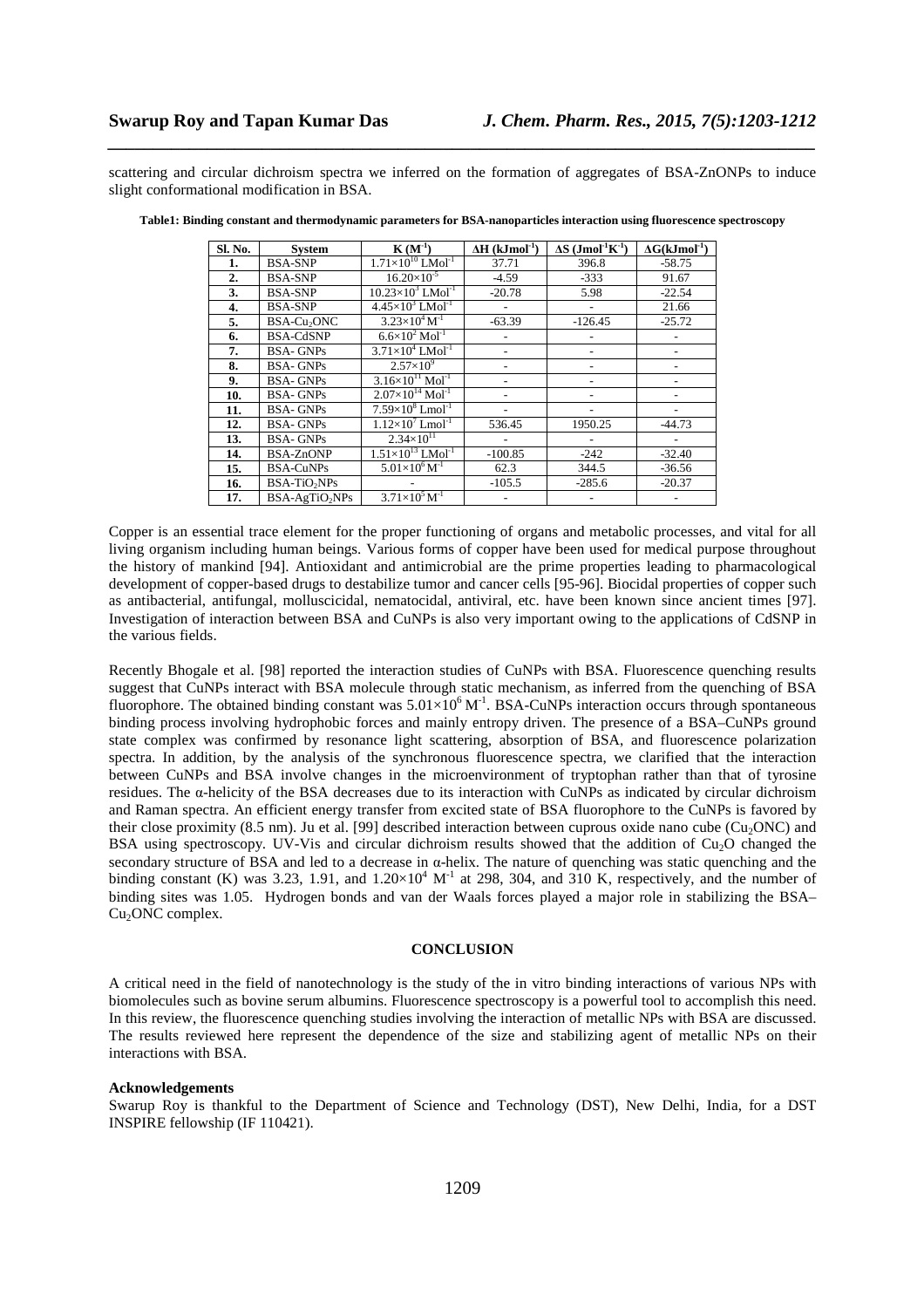### **REFERENCES**

*\_\_\_\_\_\_\_\_\_\_\_\_\_\_\_\_\_\_\_\_\_\_\_\_\_\_\_\_\_\_\_\_\_\_\_\_\_\_\_\_\_\_\_\_\_\_\_\_\_\_\_\_\_\_\_\_\_\_\_\_\_\_\_\_\_\_\_\_\_\_\_\_\_\_\_\_\_\_*

- [1] F Herve; S Urien; E. Albengres; JC Duche; J-P Tillement, *Clin. Pharmacokinet*., **1994**, 26, 44-58.
- [2] J Koch-Weser; EM Sellers, *N. Engl. J. Med*., **1976**, 294, 311-316.
- [3] J Koch-Weser; EM Sellers, *N. Engl. J. Med.,* **1976**, 294, 526-531.
- [4] GA Ascoli; E Domenici; C Bertucci, *Chirality,* **2006**, 18, 667-679.
- [5] J Oravcova; B Bobs; W. Lindner, *J. Chromatogr*. B, **1996**, 677, 1-28.
- [6] DE Epps; TJ Raub; V Caiolfa; A Chiari; M Zamai, *J. Pharm. Pharmacol*., **1999**, 51 41-48.
- [7] Q Bian; J Liu; J Tian; Z Hu, *Int. J. Biol. Macromol*., **2004**, 34, 275-279.
- [8] JR Lakowicz, Principles of Fluorescence Spectroscopy, Plenum Press, New York, **1983**.
- [9] DC Carter; XM He, *Science,* **1990**, 249, 302-303.
- [10] AA Bhattacharya; S Curry; NP Franks, *J. Biol. Chem*., **2000**, 275, 38731-38738.
- [11] DC Carter; JX Ho, *Adv. Protein Chem*., **1994**, 45, 153–203.
- [12] DC Carter; XM He; SH Munson; PD Twigg; KM Gernert; MB Broom; T. Y. Miller, *Science,* **1989**, 244, 1195- 1198.
- [13] U Kragh-Hansen; VT Chuang; M Otagiri, *Biol. Pharm. Bull.,* **2002**, 25, 695-704.
- [14] OJM Bos; JFA Labro; MJE Fischer; J Wilting; LHM Janssen, *J. Biol. Chem*., **1989**, 264, 953-959.
- [15] M Dockal; M Chang; DC Carter; F Ruker, *Protein Sci*., **2000**, 9, 1455-1465.
- [16] Y Moriyama; D Ohta; K Hachiya; Y Mitsui; KJ Takeda, *Protein Chem*., **1996**, 15, 265-272.
- [17] VM Rosenoer; M Oratz; MA Rothschild, (Eds.), Albumin Structure, Function and Uses, Pergamon Press, New York, **1977**.
- [18] XM He; DC Carter, *Nature*, **1992**, 358, 209.
- [19] PM Viallet; T Vo-Dinh; AC Ribou; J Vigo; JM Salmon, J*. Protein Chem*., **2000**, 19, 431-439.
- [20] A Sulkowska, *J. Mol. Struct*., **2002**, 614, 227-232.
- [21] U Kragh-Hansen; F Hellec; B de Foresta; M le Maire; JV Møller, *Biophys. J*., **2001**, 80, 2898-2911.
- [22] O Stern; M Volmer, *Phys. Z*., **1919**, 20, 183.
- [23] MR Eftink; CA Ghiron, *Anal. Biochem*., **1981**, 114, 199-227.
- [24] X-J Guo; X-D Sun; S-K Xu, *J. Mol. Struct*., **2009**, 931, 55-59.
- [25] C Dufour; O Dangles, *Biochim. Biophys. Acta*, **2005**, 1721, 164-173.
- [26] PD Ross; S Subramanian, *Biochemistry*, **1981**, 20, 3096-3102.
- [27] T Forster, *Ann. Phys*., **1948**, 437, 55-75.
- [28] T Forster, in: O. Sinanoglu (Ed.), Modern Quantum Chemistry Istanbul Lectures Part III: Action of Light and Organic Crystals, Academic Press, New York and London, **1965**, 93–137.
- [29] P Bourassa; I Hasni; H. A. Tajmir-Riahi, *Food Chem*., **2011**, 129, 1148-1155.
- [30] JR Lakowicz, 3rd edn, Principle of fluorescence spectroscopy, Springer, New York, **1999**.
- [31] L Cyril; JK Earl; WM Sperry, Biochemist's Handbook, E. & F.N. Spon, London, **1961**.
- [32] B Valeur; JC Brochon, New Trends in Fluorescence Spectroscopy, sixth ed., Springer Press, Berlin, **1999**.
- [33] S Weiss, *Science*, **1999**, 283, 1676-1683.
- [34] B Valeur, Molecular Fluorescence: Principles and Applications, Wiley Press, New York, **2001**.
- [35] JBF Lloyd, *Nat. Phys. Sci*., **1971**, 231, 64-65.
- [36] JBF Lloyd, *J. Forensic Sci*. Soc., **1971**, 11, 83-94.
- [37] JN Miller, *Anal. Proc*., **1979**, 16, 203-208.
- [38] C Guozhen; H Xianzhi; X Jingou; W Zunben, Methods of Fluorescence Analysis, second ed., Science Press, Beijing, **1990**.
- [39] Y-J Hu; W Li; Y Liu; J-X Dong; S-S Qu, *J. Pharm. Biomed. Anal*., **2005**, 39, 740-745.
- [40] GF Paciotti; DGI Kingston; L Tamarkin, *Drug Dev. Res*., **2006**, 67, 47-54.
- [41] PG Luo; FJ Stutzenberger, *Adv. Appl. Microbiol*., **2008**, 63, 145-181.
- [42] CA Mirkin; RL Letsinger; RC Mucic; JJA Storhoff, *Nature*, **1996**, 382, 607–609.
- [43] IK Sen; K Maity; SS Islam, *Carbohydrate Polymer*, **2012**, Doi:10.1016/j.carbpol.08.058.
- [44] CNR Rao; AK Cheetham, *J Mater Chem*., **2001**, 11, 2887–2894.
- [45] AL Crumbliss; SC Perine; J Stonehuerner; KR Tubergen; J Zhao; RW Henkens; JP O'Daly, *Biotechnol Bioeng*., **1992**, 40, 483–490.
- [46] Y Sun; Y Xia, *Science*, **2002**, 298, 2176–2179.
- [47] IH EI-Sayed; X Huang; MA EI-Sayed, *Cancer Lett*., **2006**, 239, 129–135.
- [48] K-B Lee; E-Y Kim; CA Mirkin; SM Wolinsky, *Nano Lett*., **2004**, 4, 1869-1872.
- [49] Y Cheng; AC Samia; JD Meyers; I Panagopoulos; B Fei; C Burda, *J. Am. Chem. Soc*., **2008**, 130, 10643-10647.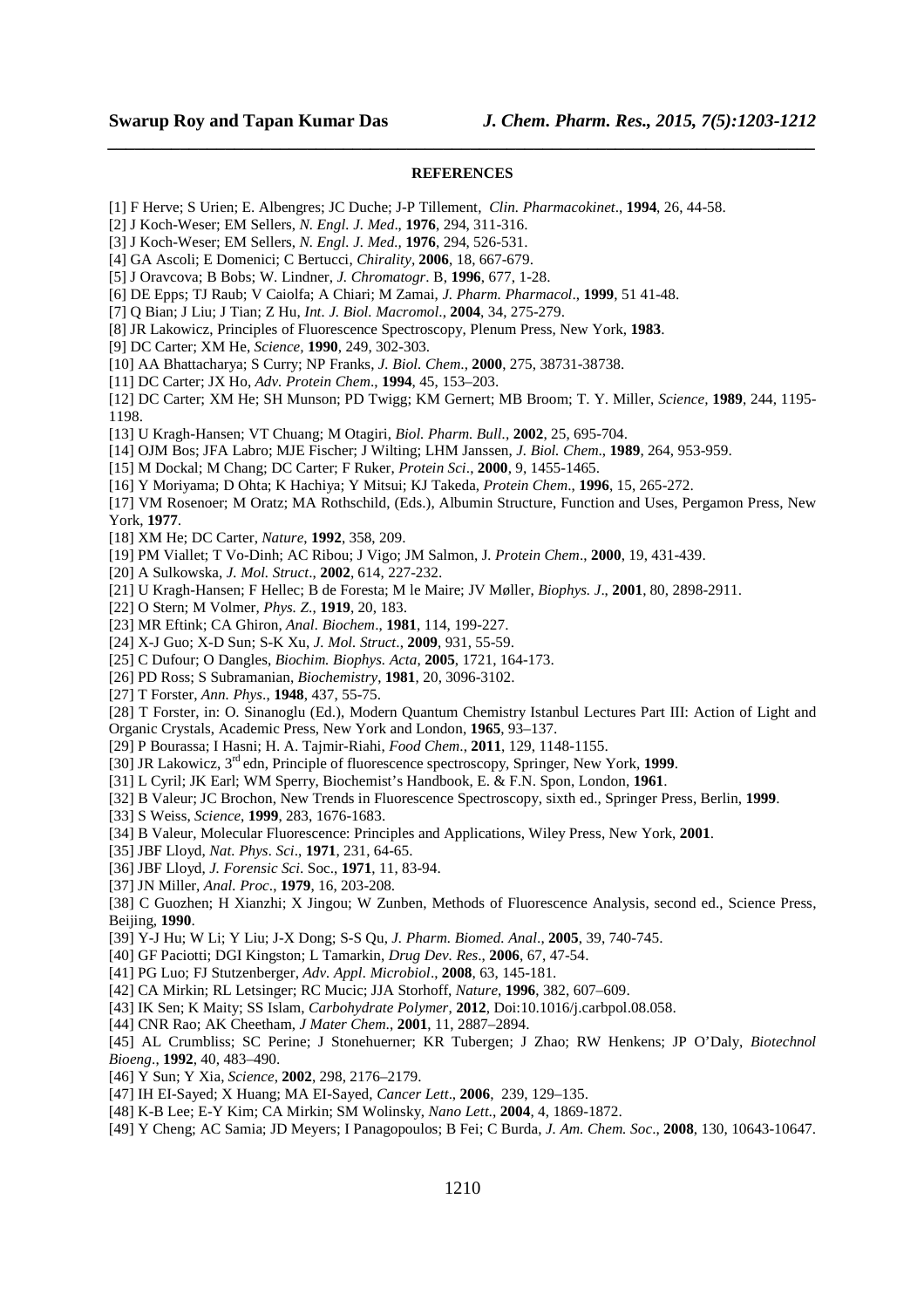- [50] D Zheng; DS Seferos; DA Giljohann; PC Patel; CA Mirkin, *Nano Lett*., **2009**, 9, 3258-3261.
- [51] M-C Bowman; TE Ballard; CJ Ackerson; DL Feldheim; DM Margolis; C Melander, *J. Am. Chem. Soc*., **2008**, 130, 6896-6897.

*\_\_\_\_\_\_\_\_\_\_\_\_\_\_\_\_\_\_\_\_\_\_\_\_\_\_\_\_\_\_\_\_\_\_\_\_\_\_\_\_\_\_\_\_\_\_\_\_\_\_\_\_\_\_\_\_\_\_\_\_\_\_\_\_\_\_\_\_\_\_\_\_\_\_\_\_\_\_*

- [52] S Naveenraj; S Anandan; A Kathiravan; R Renganathan; M Ashokkumar, *J. Pharm. Biomed. Anal*., **2010**, 53, 804-810.
- [53] S Pramanik; P Banerjee; A Sarkar; SC Bhattacharya, *J. Lumin*., **2008**, 128, 1969-1974.
- [54] N Wangoo; CR Suri; G Shekhawat, *Applied Physics Letters*, **2008**, 92, 133104.
- [55] XJ Shi; D Li; J Xie; S Wang; ZQ Wu; HC Chen, *Sci Bull.*, **2012**, 57, 1109-1115.
- [56] D Gao; Y Tian; S Bi; Y Chen; A Yu; H Zhang, *Spectrochimica Acta Part A*, **2005**, 62, 1203–1208.
- [57] M Iosin; F Toderas; PL Baldeck; S Astilean, *J. Mol. Struct*., **2009**, 924–926, 196-200.
- [58] P Mohanpuria; NK Rana; SK Yadav, *J. Nanopart. Res*., **2008**, 10, 507-517.
- [59] J Tian; K Wong; C Ho; C Lok; W Yu; C Che; J Chiu; P Tam, *Chem Med Chem*., **2007**, 2, 129–136.
- [60] Y Li; P Leung; L Yao; QW Song; E Newton, *J Hosp Infect*., **2006**, 62, 58–63.
- [61] F Furno; KS Morley; B Wong; BL Sharp; PL Arnold; SM Howdle; R Bayston; PD Brown; PD Winship; HJ Reid, *J Antimicrob Chemother*., **2004**, 54, 1019–1024.
- [62] G Naja; P Bouvrette; J Champagne; R Brousseau; J Luong, *Appl Biochem Biotechnol*., **2010**, 162, 460–475.
- [63] J Yang; H Wang; Z Wang; X Tan; C Song; R Zhang; J Li; Y Cui, *Chin Optic Lett*., **2009**,7, 894–897.
- [64] S Shrivastava; T Bera; KS Singh; G Singh; P Ramchandrarao; D Dash, *ACS Nano*, **2009**, 3, 1357–1364.
- [65] J Mariam; PM Dongre; DC Kothari, *J. Fluoresc*., **2011**, 21, 2193-2199.
- [66] X Shen; Q Yuan; H Liang; H Yan; X He, *Science in China* (Series B), **2003**, 46, 387-398.
- [67] S Roy; TK Das, *J. Nanosci. Nanotechnol*., **2014**, 14, 4899–4905.

[68] MS Ali; HA Al-lohedan; MS Ola; AM Atta, *Digest Journal of Nanomaterials and Biostructures*, **2015**, 10, 253-264.

- [69] X Chen; S. Mao, *Chem Rev*., **2007**, 107, 2891-2959.
- [70] R Baan; K Straif; Y Grosse; B Secretan; F El Ghissassi; V Cogliano, *Lancet Oncol*., **2006**, 7, 295-296.
- [71] MS Bengales; SS Mitkare; SG Gattani; DM Sakarkar, *Int J Pharm Pharm*. Sci., **2012**, 4, 88-97.
- [72] G Brumfiel, Nature, **2006**, 440, 262.
- [73] A Kathiravan; R Renganathan, *Colloids Surf. A*, **2009**, 333, 91-95.
- [74] A Kathiravan; R Renganathan; S Anandan, *Polyhedron*, **2009**, 28, 157-161.
- [75] C Wang; Q Wu; C Li; Z Wang; J Ma; X Zang; N Qin, *Anal. Sci*., 2007, 23, 429-433.
- [76] Y-Q Wang; H-M Zhang; G-C Zhang; W-H Tao; Z-H Fei; Z-T Liu, *J. Pharm. Biomed. Anal*., **2007**, 43, 1869- 1875.
- [77] X-Y Gao; W Wen; Z-Y Song; A-P Zhang; J Hao; Q Huang, *Acta Phys. -Chim. Sin*., **2012**, 28, 470-478.
- [78] CB Murray; DJ Noms; MG Bawendi, *J. Am. Chem. Soc.*, **1993**, 115, 8706-8715.

[79] T Vossmeyer; L Katsikas; M Giersig; I Popovik; K Diesner; A Chemseddine; A Eychmüller; H Weller, *J. Phys. Chem*.; **1994**, 98, 7665-7673.

- [80] L Tan; L Liu; Q Xie; Y Zhang; S Yao, *Anal. Sciences*, **2004**, 20, 441-444.
- [81] R Mahtab; JP Rogers; CJ Murphy, *J. Am. Chem. Soc*., **1995**, 117, 9099-9100.
- [82] R Mahtab; JP Rogers; CP Singleton; CJ Murphy, *J. Am. Chem. Soc.*, **1996**, 118, 7028-7032.
- [83] M Braun; C Burda; M. A. El-Sayed, *J. Phys. Chem. A*, **2001**, 105, 5548-5551.
- [84] A Mews; A Eychmüller; M Giersig; D Schoos; H Weller, *J. Phys. Chem*., **1994**, 98, 934-941.
- [85] MA Jhonsi; A Kathiravan; R Renganathan, *Colloids Surf. B*, **2009**, 72, 167-172.
- [86] M Ghali, *J. Lumin*., **2010**, 130, 1254-1257.
- [87] DP Norton; YW Heo; MP Ivill; SJ Pearton; MF Chisholm; T Steiner, *Mater. Today*, **2004**, 7, 34-40.
- [88] XW Sun; HS Kwok, *J. Appl. Phys*., **1999**, 86, 408-411.
- [89] Z Zhao; W Lei; X Zhang; B Wang; H Jiang, *Sensors*, **2010**, 10, 1216-1231.
- [90] ZRR Tian; JA Voigt; J Liu; B Mckenzie; MJ Mcdermott, *J. Am. Chem. Soc*., **2002**, 124, 12954-12955.
- [91] G Sberveglieri; S Groppelli; P Nelli; A Tintinelli; G Giunta, *Sens. Actuators*, **1995**, 24–25, 588-590.
- [92] I Perelshtein; G Applerot; N Perkas; E Wehrschetz-Sigl; A Hasmann; GM Guebitz; A Gedanken, *ACS Appl. Mater. Interfaces*, **2009**, 1, 361-366.
- [93] A Bhogale; N Patel; P Sarpotdar; J Mariam; PM Dongre; A Miotello; DC Kothari, *Colloids and Surfaces B: Biointerfaces*, **2013**, 102, 257–264.
- [94] J Waddell; CA Elvehjem; H Steenbock; EB Hart, *J. Biol. Chem*., **1928**, 77, 769-775.
- [95] BN Ames; MK Shigenaga; TM Hagen, *PNA*S, **1993**, 90, 7915-7922.
- [96] M Tumer; H Koksal; S Serin, *Transition Met. Chem*., **1999**, 24, 13-17.
- [97] P Szymanski; T Fraczek; M Markowicz; E Mikiciuk-Olasik, *BioMetals*, **2012**, 25, 1089-1112.